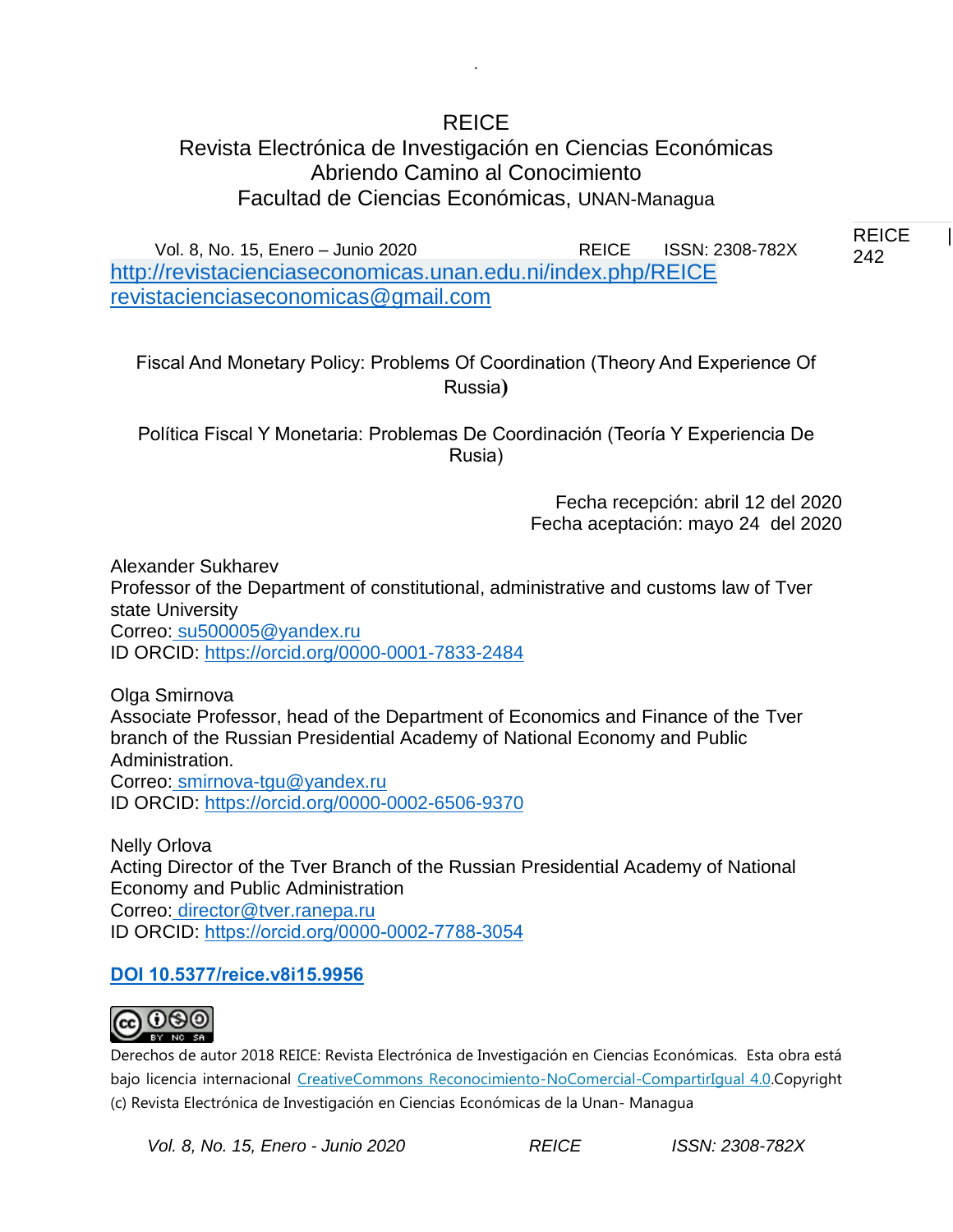## **Abstract.**

considered. Coordination of actions of monetary and financial authorities is considered in  $\overline{\sf REICE}$  | the context of anti-cyclical and non-cyclical economic policy. Special attention is paid to  $^{243}$ The issues of interaction between monetary and financial authorities in the framework of effective policy aimed at achieving stabilization and development of the economy are coordinating actions in this area between the Central Bank of the Russian Federation and the Government of the Russian Federation

*Keywords:* The dichotomy of economic policy, fiscal policy, monetary policy, economic power, monetary power, financial power, RF Stabilization Fund

## **Resumen**

Se consideran los problemas de interacción entre las autoridades monetarias y financieras en el marco de una política efectiva dirigida a lograr la estabilización y el desarrollo de la economía. La coordinación de las acciones de las autoridades monetarias y financieras se considera en el contexto de una política económica anticíclica y no cíclica. Se presta especial atención a la coordinación de acciones en esta área entre el Banco Central de la Federación de Rusia y el Gobierno de la Federación de Rusia.

**Palabras Claves**: La dicotomía de la política económica, la política fiscal, la política monetaria, el poder económico, el poder monetario, el poder financiero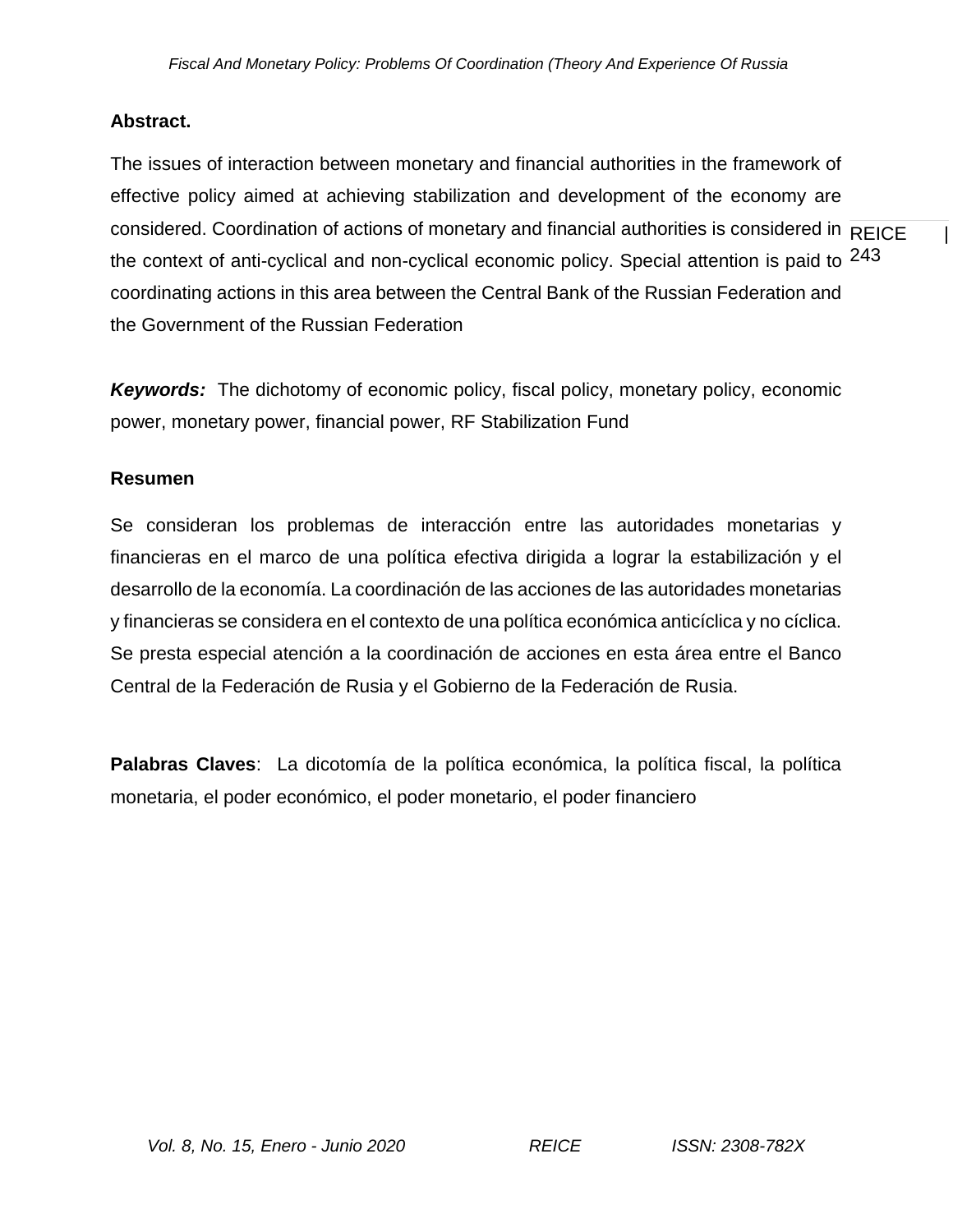### **Introduction**

**REICE** entities - the government and the central bank. The government provides fiscal policy and  $_{\mathcal{244}}$ The economic policy of modern states is represented by a dichotomy, i.e. by the division into two parts. It is carried out by two, and, usually, independent macroeconomic the central bank provides monetary policy. Accordingly, each of them has its own arsenal of economic instruments: the government can manipulate taxes and budget expenditures (with the approval of the parliament), and the central bank can manipulate the volume of money supply, the required reserve ratio and discount rate. It is also believed that the government can make proper effect on the internal balance in the national economy, and the central bank - on the external balance (Lindert, 1992). Internal balance is the achievement of full employment and the full volume of production by economy, and external balance is the achievement of payment equilibrium.

It is customary to proceed from the presence of internal and external lags in economic dichotomy, - a temporary measurement of economic policy measure effects (Hendershott, 1996). The internal lag is the time to make a decision in the field of economic policy, and the external lag is the time from making a decision to obtaining the result from the application of economic policy measures. The internal and external lags are asymmetric in duration for the government and the central bank. The government has a large internal lag and a small external lag, while the central bank has the opposite. This is because government decision-making requires parliamentary approval, which lengthens the time for making an economic decision, and the governing and decisionmaking body of the central bank can meet at any time (there are the cases of convening it at night in order to make a quick decision without waiting till the morning when trading platforms are open) when it is necessary. A longer external lag at the central bank is explained by the peculiarities of the monetary policy transfer mechanism as compared to the direct fiscal policy mechanism. The alignment of fiscal and monetary policies should take into account the presence of such asymmetric lags. This is especially true of external lags, which are difficult to coordinate during balanced macroeconomic policy goal achievement.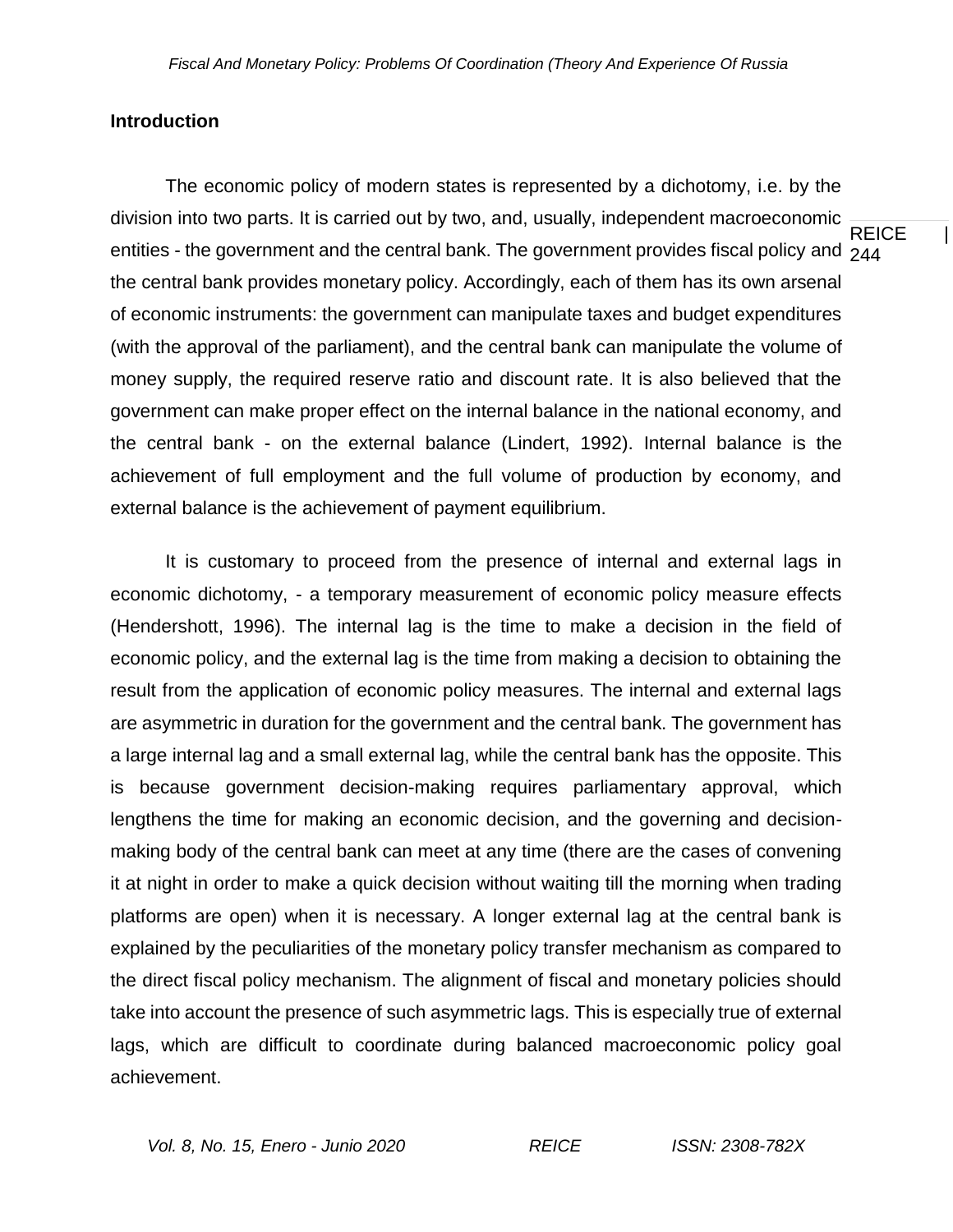**REICE** periodically repeating phases of ups and downs in the economy (in a milder interpretation  $\,{}_{245}$ The interaction between the monetary and financial authorities can occur in the framework of countercyclical, stabilization and other policies. The countercyclical policy aims to smooth out fluctuations in business activity and related fluctuations in key macroeconomic indicators. The countercyclical policy is based on taking into account - the phases of economic dynamics acceleration and deceleration). Stabilization policy is aimed at economic shock prevention of a non-cyclical nature.

#### **Methods and Materials**

In general, the instruments of countercyclical policy and stabilization policy coincide. There may be the cases when stabilization policy becomes the basis for a countercyclical policy development. The state implements the measures of macroeconomic stabilization, and then creates a countercyclical mechanism on this basis to stabilize future socio-economic development.

The potential for the interaction of monetary and fiscal policies is influenced by the status and level of the economic power public authority. In this regard, Volkov I.I. shows that there are four possible options for interaction between the central bank and the ministry of finance, depending on the degree of their political influence. The first two options suggest that the central bank and the ministry of finance have the same political weight and their actions may be coordinated or not coordinated. The other two options are based on different political status of the central bank and the ministry of finance: either the central bank has greater political influence in the economic sphere, or the ministry of finance has it (Volkov, 2017). Thus, the coordination of monetary and fiscal policies is not abstract logical, but purely socio-political, institutional.

### **Results and Analysis**

Cyclical Coordination Of Monetary And Fiscal Policy And The Problem Of Asymmetry

The cyclical coordination of monetary and fiscal policy involves the coordination of macroeconomic policy nature and direction between the central bank and the government.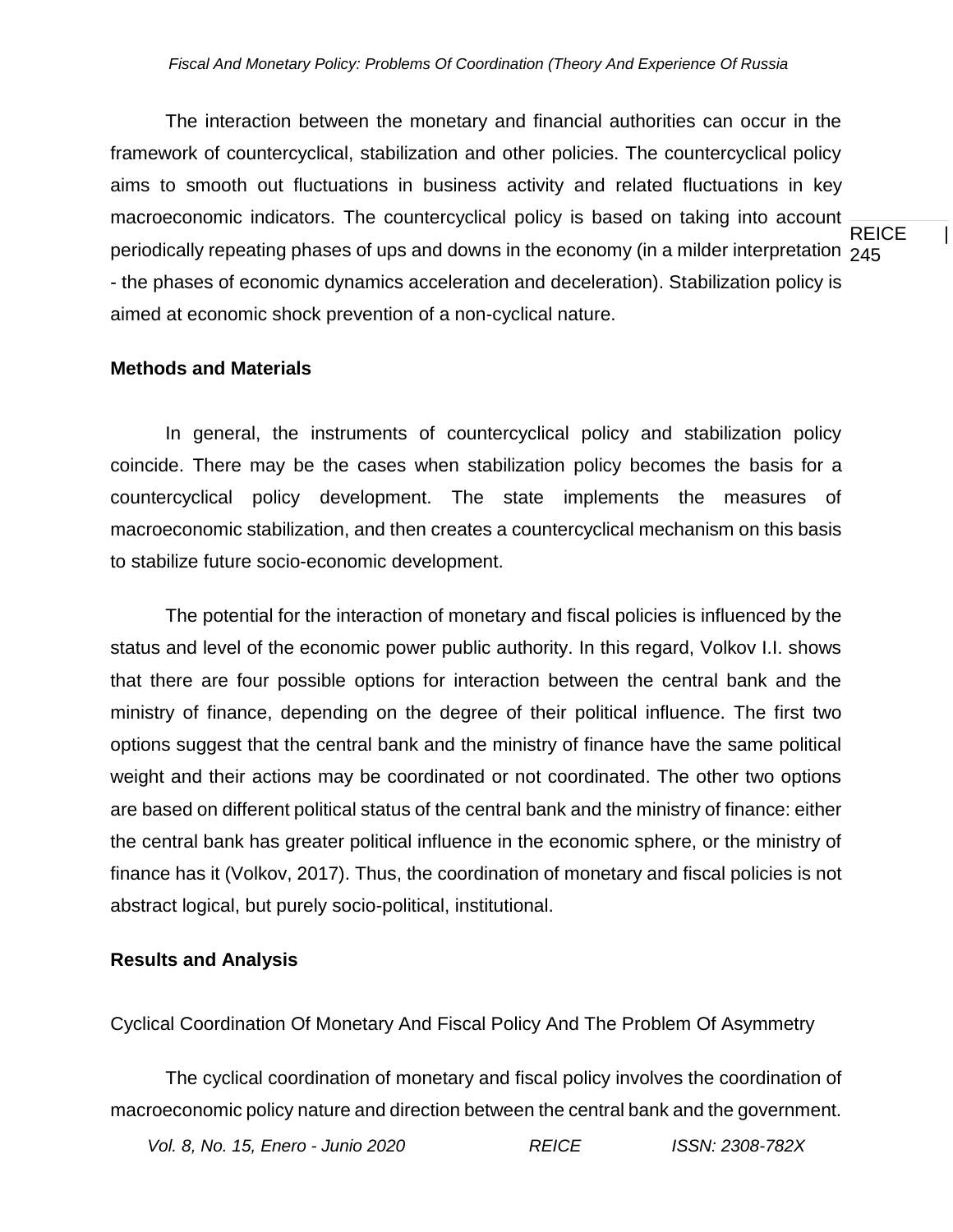**REICE** 246 Countercyclical policies can be expansionist, restrictive, and neutral. The expansionist policy is aimed at economic growth stimulation, the restriction policy is aimed at inflation suppression or excessive market boom, the national economy overheating. Neutral policy is more likely a transitional state between these two extremes. Here the state is moving away from the current impact on macroeconomic parameters.

Logically, nine combinations are possible in countercyclical policies (Table 1), depending on the compatibility of the monetary and financial authority policy. For example, it is possible when monetary policy is restrictive and fiscal policy is expansionary. This situation does not reflect the inconsistency of two economic authorities, but the need for different measures to influence the internal and external equilibrium of the national economy. Restrictive monetary policy will be aimed at inflation prevention, and expansionary fiscal policy will be aimed at economic growth stimulation. Thus, the economic growth increase will be achieved within lower inflation rates (Sukharev, 2010).

| Types and trends |                | Taxation and budgetary policy |                             |                  |  |  |  |  |
|------------------|----------------|-------------------------------|-----------------------------|------------------|--|--|--|--|
| Οf               | economic       | Expansionist                  | <b>Neutral</b>              | Restrictive      |  |  |  |  |
| policy           |                |                               |                             |                  |  |  |  |  |
|                  | Expansionis    | Expansionist                  | Conditionally<br>neutral    | Multidirectional |  |  |  |  |
|                  |                |                               | policy                      | policy           |  |  |  |  |
|                  |                |                               |                             |                  |  |  |  |  |
| policy           |                |                               | conditionally)              |                  |  |  |  |  |
|                  |                |                               | expansionist)               |                  |  |  |  |  |
|                  | <b>Neutral</b> | Conditionally                 | Neutral policy              | Conditionally    |  |  |  |  |
|                  |                | neutral policy                |                             | neutral policy   |  |  |  |  |
| Monetary-credit  | Restrictive    | Multidirectional              | Conditionally<br>neutral    | Restrictive      |  |  |  |  |
|                  |                | policy                        | policy                      |                  |  |  |  |  |
|                  |                |                               |                             |                  |  |  |  |  |
|                  |                |                               | (conditionally restrictive) |                  |  |  |  |  |

**Table 1.** The matrix of countercyclical monetary and fiscal policy options \*

\* Author development.

Possible combinations in countercyclical policy are not limited to those nine combinations shown in the table. 1, which may be even greater, taking into account the number of the monetary and financial authority instruments. The monetary authorities usually have three "standard" instruments: money supply, reserve requirements and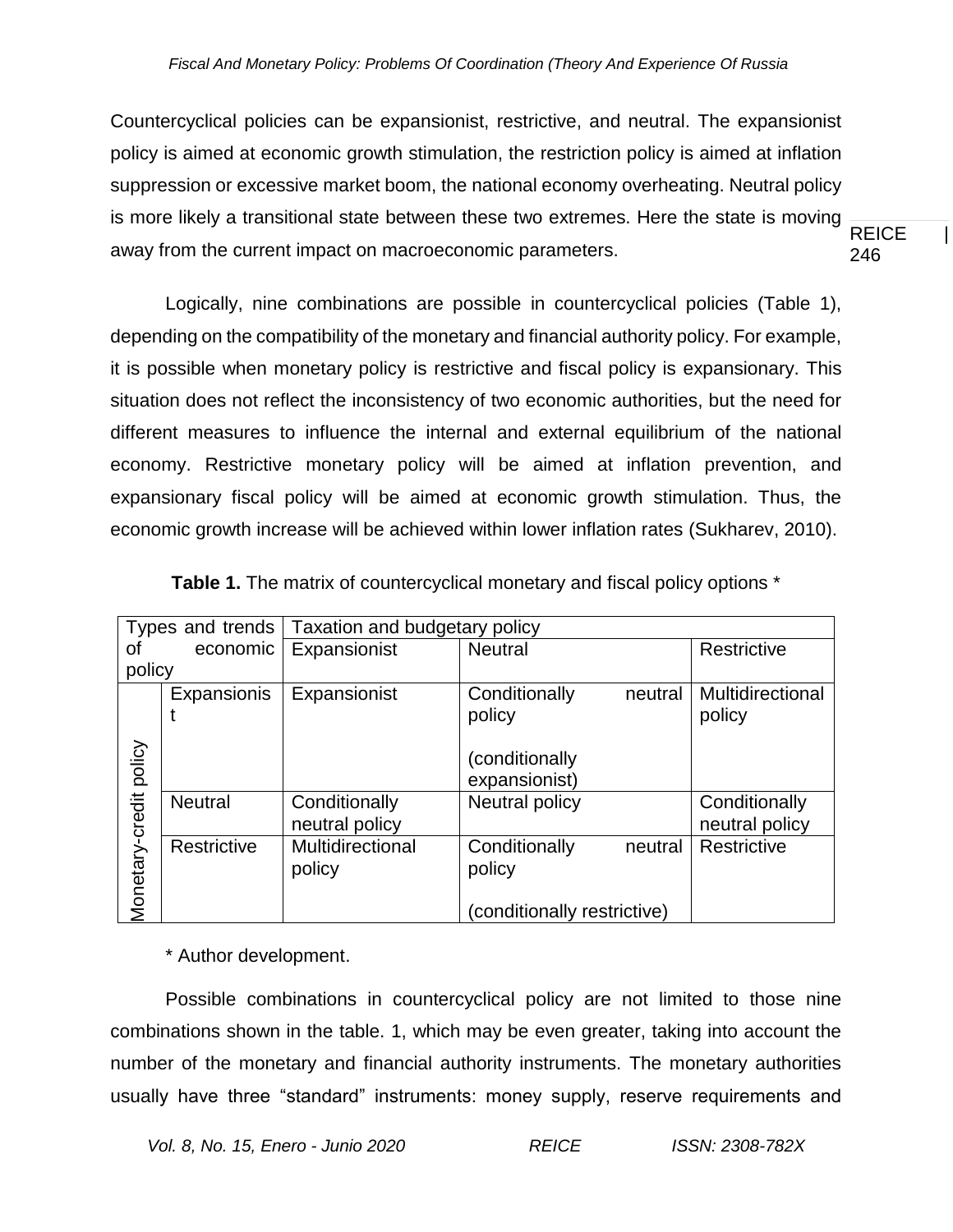**REICE** of bank capital to this list that has become frequently used, then  $6^3$  = 216 economic  $247$ discount rates, while the financial authorities have two instruments: taxes and budget expenditures. In total, the economic authorities have five "basic" instruments, each of which they can use in one of three regimes - expansionist, restrictive and neutral. Thus, we get the number of options equal to  $5<sup>3</sup> = 125$ . If we add such tool as cyclical adjustment solutions will be in the arsenal of economic authorities. Thus, the more economic authorities have economic instruments, the greater their ability to influence the macroeconomic system. As J. Tinbergen once showed, the number of economic instruments should be no less than the number of economic goals. The main thing is to ensure consistency in their application and the correct assessment of macroeconomic consequences.

As the part of the cyclical coordination of the monetary and financial authority actions, a variety of combinations of various macroeconomic indicators can be achieved. The central problem here is the harmonization of the interests for these two types of economic authorities. It should be borne in mind that some of the actions of economic authorities can be considered unpopular and cause sharp criticism from economists, politicians, the media and society as a whole. In other words, different options for economic decisions are politically non-neutral. For the government, some criticism for its unpopular decisions can cause its resignation, and for the central bank, it can lead to the loss of independence and the removal of its head and the members of the board of directors from the office. This limits the actions of economic authorities on the adoption of certain effective decisions and the refusal to interact with another center of economic power. For example, lowering and raising taxes has a diametrically opposite political effect, and it cannot be carried out within the framework of the economic cycle. Taxes are easy to reduce, but difficult to raise (Turow, 1999). The budget surplus, which is seen as unfunded social programs, lower salaries of budget workers, and so on, can also be criticized. Society is more likely to be favorably disposed to the government, whose policy will ensure the approval of a deficit state budget, than to one whose budget will be surplus.

Criticism of the central bank may be possible due to the formation of significant international reserves, which are considered as the refusal to use financial resources for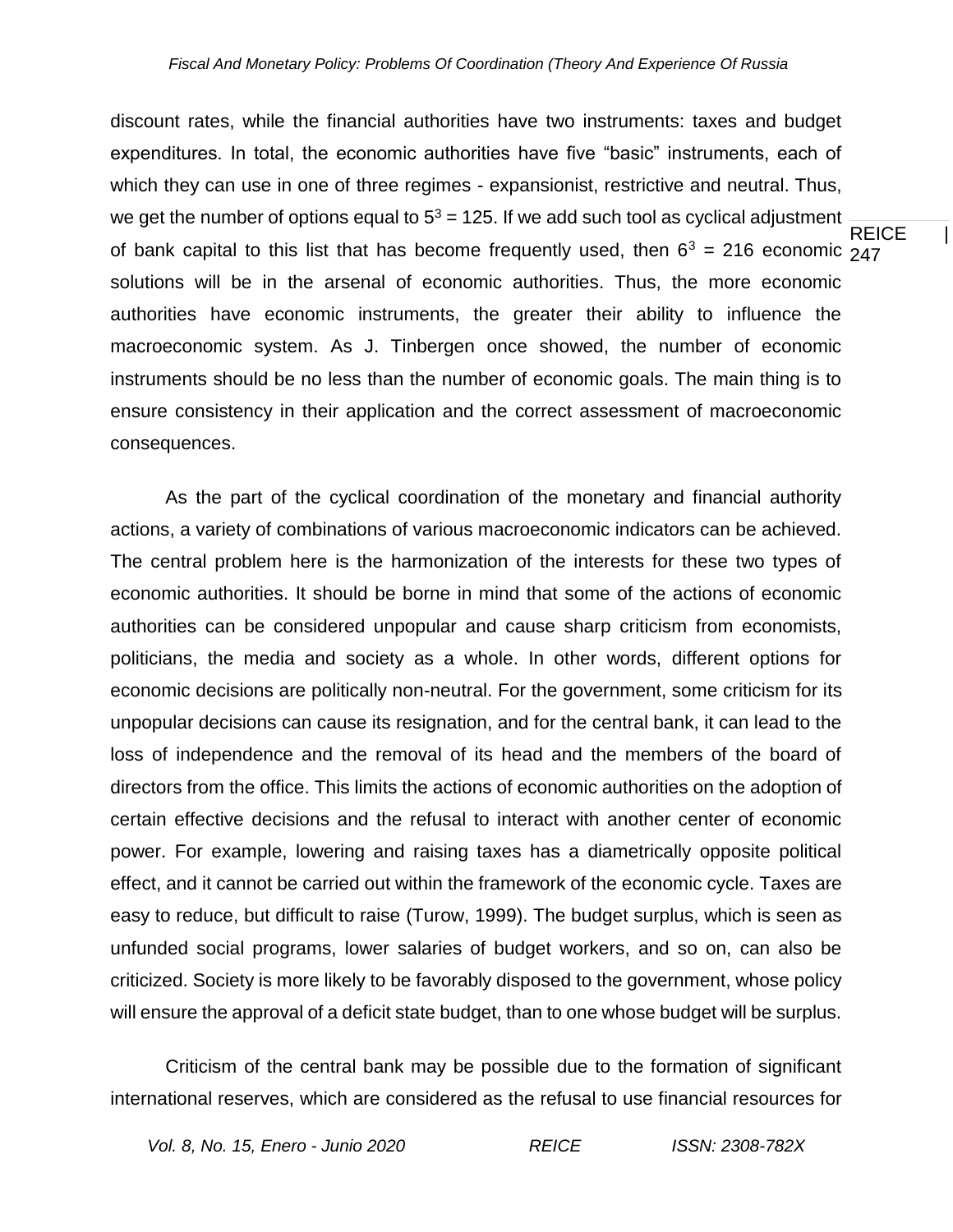#### *Fiscal And Monetary Policy: Problems Of Coordination (Theory And Experience Of Russia*

**REICE** functions, and the loss would be perceived as the result of incorrect decisions of the board  $\,{}_{248}$ domestic financing of the national economy. Also, central banks should implement such monetary policy options that would not lead to the loss of their capital (Smirnova, 2014), and, if possible, to obtain a positive financial result. Although central banks are usually created as non-profit organizations, they receive profit from the performance of their of directors of the central bank, which would initiate the the issue of its monetary remuneration reduction (Fiscal policy, public debt and monetary policy in emerging market economies, 2012).

Thus, countercyclical economic policy is asymmetric, which must be taken into account in reality. Partial overcoming of this limitation is possible by a special financial mechanism development for the redistribution of economic benefits and losses between the central bank and the state budget in the framework of cyclical fluctuations of the national economy. Within such fluctuations, some economic authorities may receive economic benefits, while others may suffer losses. The consolidated account of economic authorities is not as volatile as it is with respect to individual accounts of monetary and financial authorities. For example, if oil prices fall, the federal budget of Russia will be in short supply, and the Central Bank of the Russian Federation will receive huge amounts from international reserve revaluation, which it does not transfer to the federal budget, but retains it before their reevaluation is necessary. With oil price increase, the situation will be diametrically opposite.

#### Non-Cyclical Coordination Of Monetary And Financial Authorities

Coordination can be carried out between the monetary and financial authorities, not only within the framework of countercyclical policies, but also within the framework of price stability achievement, ensuring the stability of the national currency exchange rate, budget fund spending, economic growth acceleration, etc.

### **Price stability coordination provision**

The modern economy does not intend to achieve absolute price stability. In conditions of price stability, the price level should change slowly and predictably. This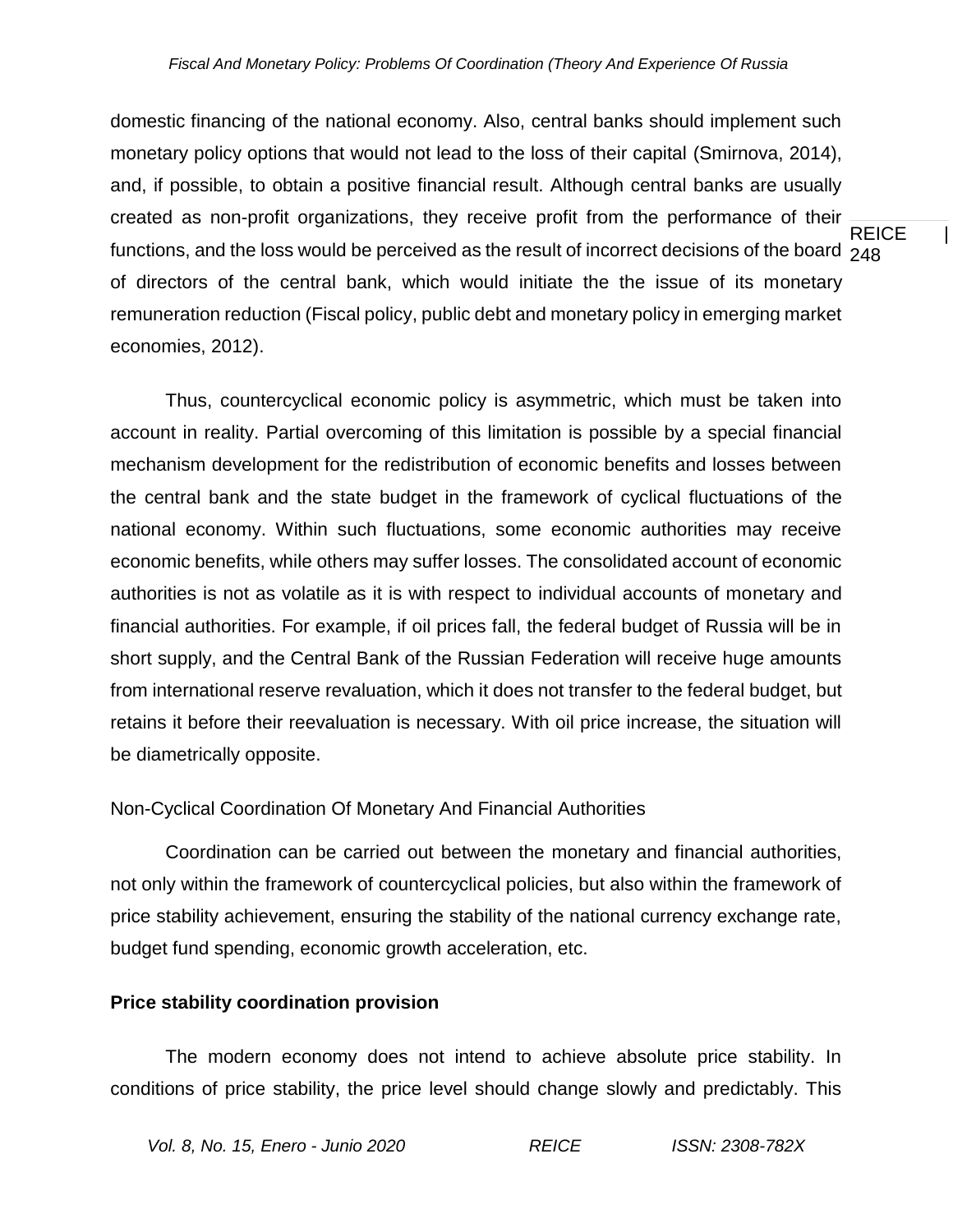REICE | problem is to assess the "contribution" to the overall inflation of the monetary and non- <sub>249</sub> requires an impact on monetary and non-monetary inflation minimization. The central bank should be responsible for monetary inflation, and the government - for nonmonetary, as the first is conditioned by excessive expansion of the money supply, and the second - by the increase of tariffs and regulated prices of natural monopolists. The monetary components. If this was done objectively and unambiguously, then the monetary authorities and the government could be blamed for the corresponding component of inflation.

Central banks usually target non-zero inflation, which is primarily due to the existence of non-monetary inflation, which it cannot affect (Slepov & Volkov, 2017). Any attempts to target zero inflation would lead to economy recession. This can be demonstrated using the equation of exchange:  $MV = PQ$ , where M is the amount of money, V is the speed of money circulation, P is the price level, Q is the number of goods sold.

Let's consider this equation in relation to two sectors of the economy: the sector of regulated prices and tariffs - the sector of natural monopolies (sector 1) and the competitive sector (sector 2):

 $MV = Σp<sub>n</sub>q<sub>n</sub> + Σp<sub>m</sub>q<sub>m</sub>$ 

 $\Sigma$ <sub>pn</sub>q<sub>n</sub> is the sum of prices of goods in the sector of regulated prices and tariffs (n of goods), and Σpmq<sup>m</sup> is the sum of prices of goods in the competitive sector (m of goods).

In the conditions of stable money supply, the increase of prices among natural monopolists will lead to the price sum increase of sector 1. The goods in this sector are the goods that are difficult to refuse for economic entities and demand is inelastic. Given the stability of the money supply,  $MV = constant$  and with the growth of natural monopolist prices, the sum of the prices of goods in sector 2 will be decreased, and this will be due to a certain drop of prices and real output reduction. In sector 2, they could not provide full compensation of price fall to increase the sum of prices in sector 1 due to the fact that there must be some correlation between the prices of the two sectors, which can vary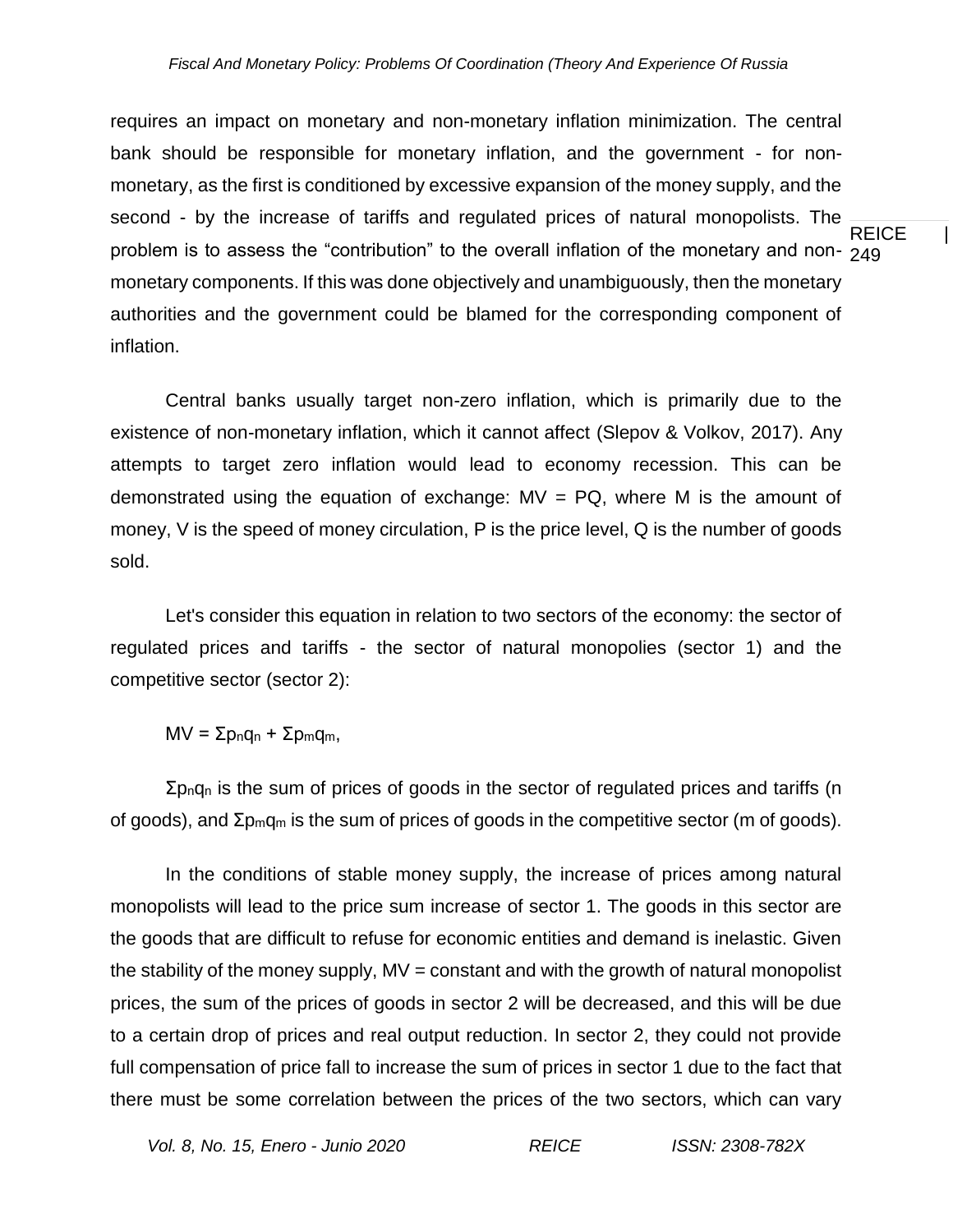within certain limits. Thus, the rise of prices in sector 1 reduces the real volume of production in sector 2. The total volume of national production (GDP) also decreases. To prevent this, the central bank must increase the money supply, but this will lead to higher prices. This is the mechanism of monetary inflation.

Since 2015, the Central Bank of the Russian Federation has set the inflation target of 4%, justifying this by the existence of predominantly non-monetary inflation. In fact, annual inflation was less than 4% in 2015 - 2019. In order to reduce non-monetary inflation, the Government of the Russian Federation indexed many tariffs by the value slightly lower than actual inflation. It can be assumed that this provided some effect on non-monetary inflation reduction. Indexation of tariffs at the rate lower than inflation rate should contribute to the natural monopoly sector efficiency increase.

## **Economic growth acceleration coordination**

It is generally accepted that the central bank cannot influence the country economic potential using monetary policy; by affecting aggregate demand, it can reduce the deviation of actual GDP from potential GDP. The government has a greater arsenal of means to influence structural changes in the economy, reduce administrative barriers, and so on.

Understanding of this separation of functions between the central bank and the government cannot always be accepted. So, for example, the Central Bank of the Russian Federation places abroad huge volumes of accumulated financial resources. This holds back domestic investment and economic growth, because, as you know, investment is an important factor in economic growth. Thus, the argument of the monetary authorities in Russia about the impossibility of the Central Bank to influence the change in the economic potential of the country can be considered unfounded (Main directions of the unified state monetary policy for 2020 and the period 2021 and 2022). In Russia, the transformation of external investments into domestic ones is necessary. In this regard, it is necessary to coordinate the actions of the Central Bank of the Russian Federation and the Government of the Russian Federation to form an adequate financial and investment mechanism for the allocation of these funds.

*Vol. 8, No. 15, Enero - Junio 2020 REICE ISSN: 2308-782X*

**REICE** 250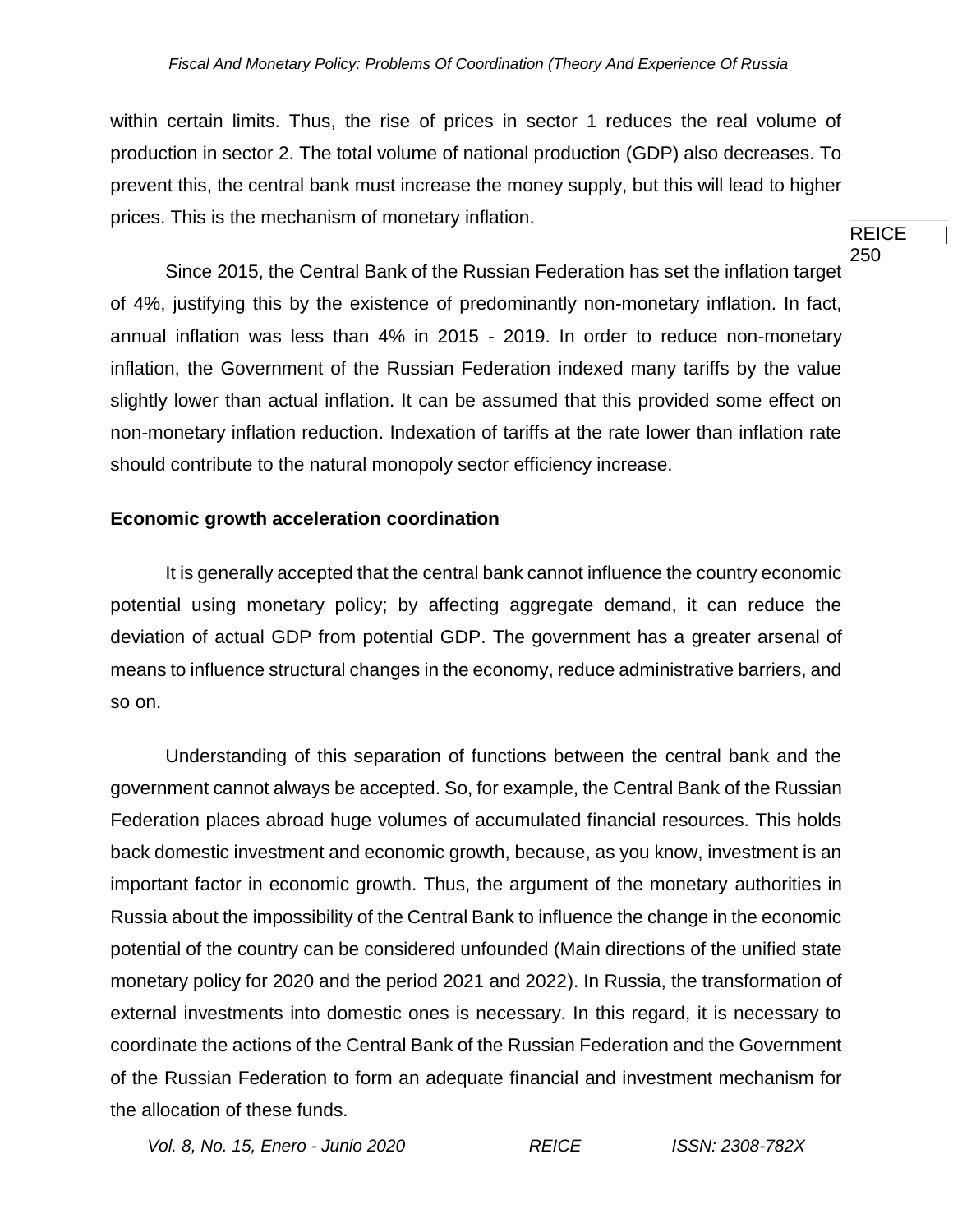**REICE** unprofitable, and this can lead to even greater growth of public debt and the state budget <sub>251</sub> One should also consider such a channel of the central bank influence on economic growth as the interest rate. The central bank can influence the real interest rate by activating or holding back investments (Monetary and fiscal policy coordination, 2011). On the contrary, by raising the interest rate, the central bank makes investments deficit. The real interest rate reduction may prompt the government to finance the budget deficit through government borrowing (Burlachkov, 2012). This requires interaction between the government and the central bank to manage interest rates.

#### **Coordination of budgetary fund spending**

The government places huge financial resources in the central bank, - the remains of budget funds. In Russia, the Ministry of Finance keeps part of the funds of the National Wealth Fund at the Central Bank, and earlier it placed the funds of the Reserve Fund and the Stabilization Fund of the Russian Federation. Replenishment and spending of budgetary funds is accompanied by money supply increase or decrease. Writing off budget funds from the federal budget account requires the Central Bank to issue money, which can be produced in such volumes that it will affect the price level. Therefore, there was an acute problem of budget spending uniformity in Russia for a long time. This unevenness was an additional inflation factor. The interaction of the Ministry of Finance and the central bank can ensure stability in the dynamics of money supply and greater control over price stability.

#### **Coordination during national currency stability provision**

In the modern world, the dominant exchange rate regime is free float, and central banks are not responsible for the stability of the national currency, but are responsible for price stability. But, despite this, the central bank and the government should not create excessive volatility of the national currency by their actions. The regime of controlled floating, and, especially, a fixed rate, significantly limits the actions of the central bank, which requires the creation of a special system to coordinate the actions of the monetary and financial authorities. This restriction follows from the trilemma of international finance about the "impossible trinity" - the impossibility of simultaneously achievement of three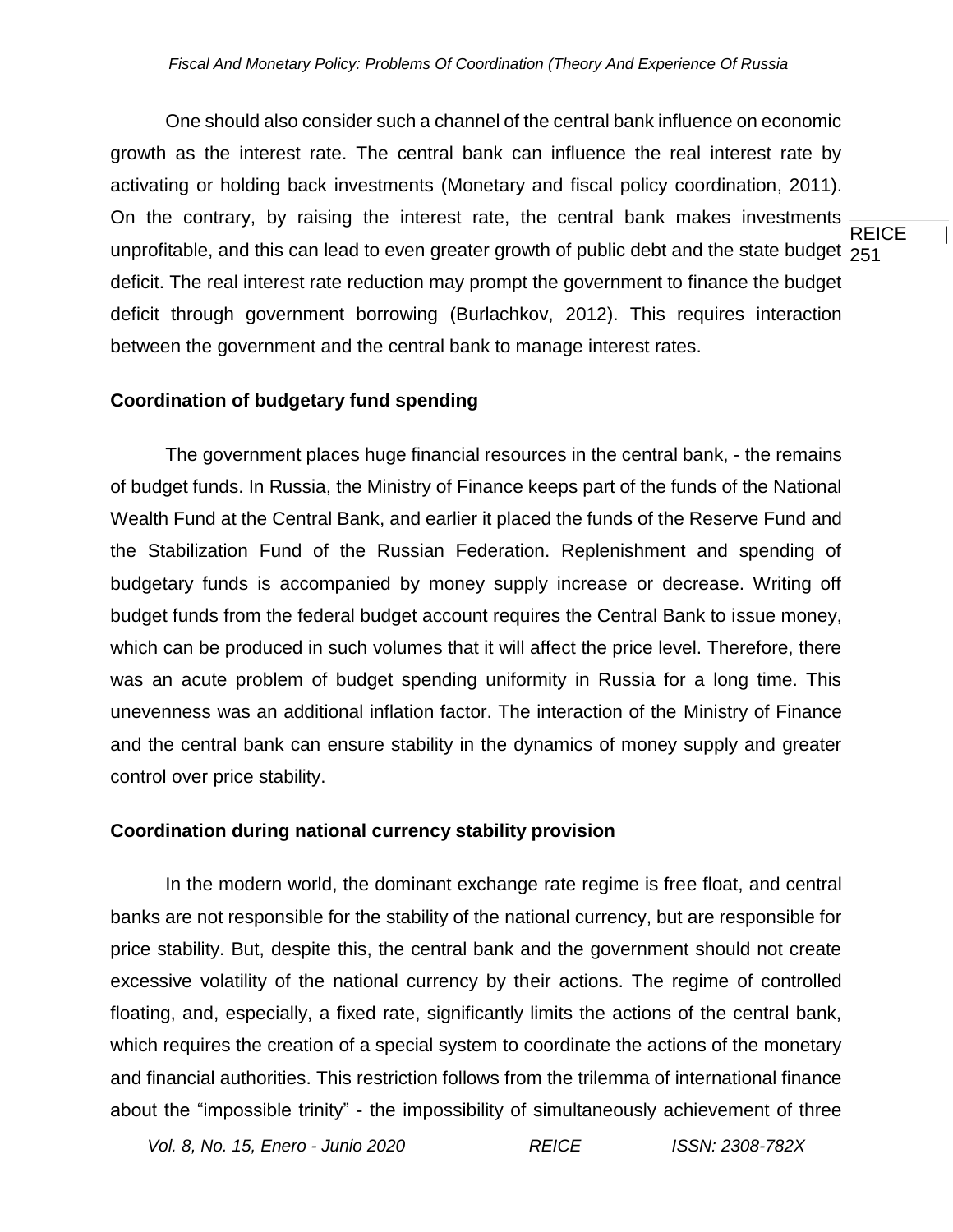REICE | independence of monetary policy, which means the reduction of its possible actions. In  $_{\rm 252}$ things: a fixed (controlled) exchange rate of the national currency, free movement of capital and an independent monetary policy of the central bank (Soghomonyan, 2013). Providing of capital free floating, as the inevitability in the modern world, the central bank in the conditions of national currency fixed rate or controlled floating, loses the these conditions, the main role is given to fiscal policy, which is not capable of macroeconomic stabilization measure effective implementation (Golovnin, 2017).

The Central Bank and the Ministry of Finance are macroeconomic entities; their financial operations affect the system of internal and external equilibrium of the national economy. The spending of state reserves by the Ministry of Finance of the Russian Federation placed in foreign currency leads to foreign currency supply increase in the foreign market, which affects the exchange rate of the national currency. Therefore, such operations should be coordinated with the Central Bank and agreed with monetary policy.

#### Russia Experience In Fiscal And Monetary Policy Coordination

The urgent need for fiscal and monetary policy harmonization emerged in the early 2000-ies. During this period, the price of oil in world markets began to increase, which increased the influx of foreign currency into the Russian economy. The appreciation of the ruble reduced the competitiveness of national goods in the domestic and foreign markets. Under these conditions, there was the fear that oil price decline (which usually happens rapidly) will lead to the national currency devaluation and economy destabilization. The Central Bank of the Russian Federation pursued the policy of the national currency strengthening restriction, for which it acquired foreign currency in the domestic market. However, the capabilities of the Central Bank of the Russian Federation were limited. In order to acquire more and more foreign currency, it was necessary to expand the money supply, which led to higher prices and the strengthening of the real ruble exchange rate, while the nominal exchange rate did not change. Thus, the Central Bank of the Russian Federation could not achieve the goal - the national currency real rate stability.

The increase of oil prices led to federal budget revenue increase, which were formed mainly due to customs payment increase of increasing volume of imports. The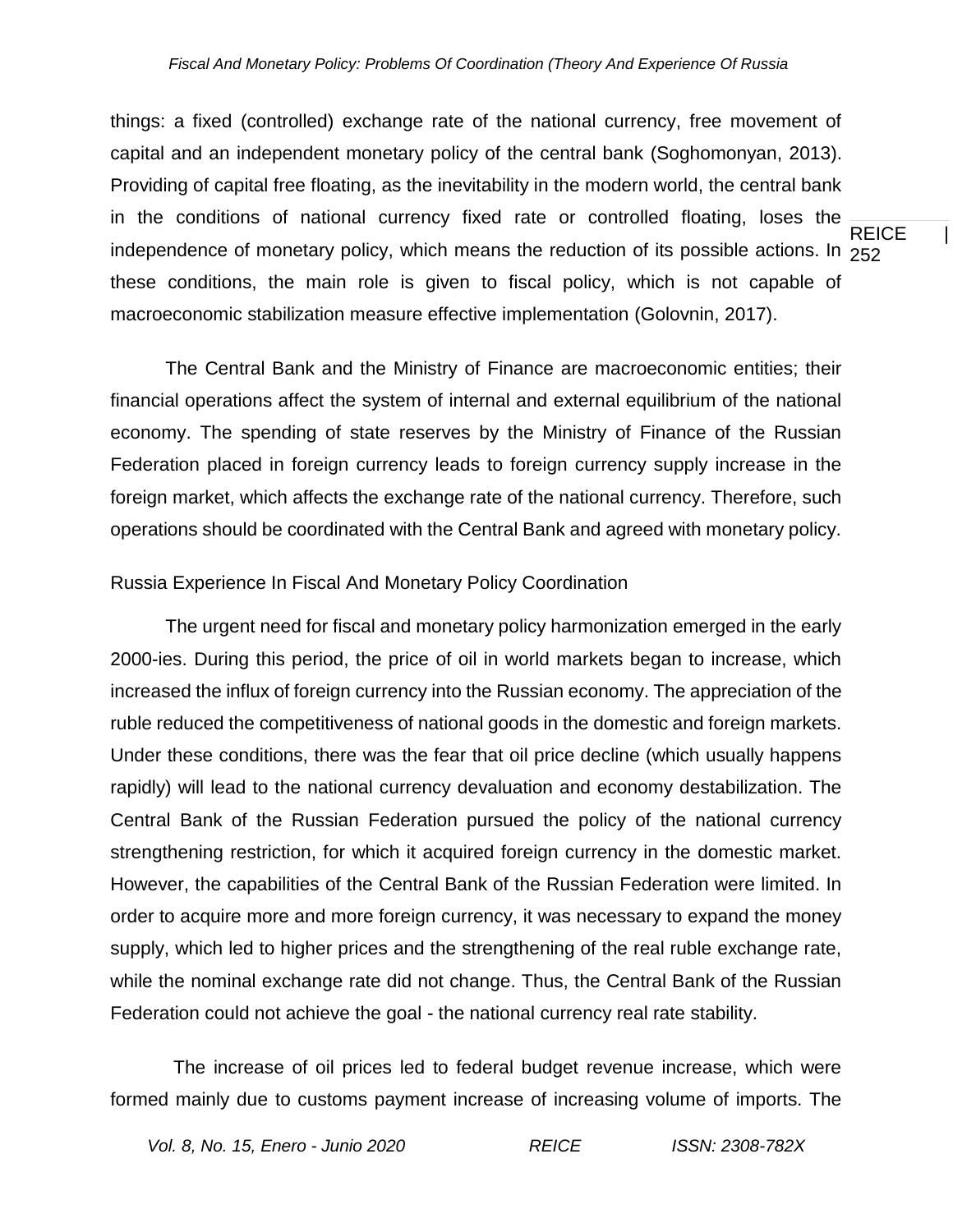**REICE** surpluses for 2002-2003 on the account of the Federal Treasury, which was opened at  $_{\mathrm{253}}$ Ministry of Finance of the Russian Federation understood that it is not worth to expand budget expenditure significantly due to temporary growth of budget revenues. High oil prices were initially seen as something unrealistic that cannot last long and that the oil market would correct itself. This led to the accumulation of significant federal budget the Central Bank of the Russian Federation.

All this served as an objective basis for the need to coordinate the monetary policy of the Central Bank of the Russian Federation with the fiscal policy of the RF Government. Thus, an automatic mechanism was created for macroeconomic balance of internal and external equilibrium in the Russian economy, which provides for the creation of the Stabilization Fund of the Russian Federation, which began to function in 2004. The Stabilization Fund of the Russian Federation made it possible to balance the federal budget (dynamic balancing over a number of years) and balance the equilibrium of payments in terms of the national currency controlled floating implementation.

The coordination mechanism of fiscal and monetary policy was as follows (see table. 2):

1. The RF Government has introduced the binding of export customs duty rate on crude oil to the average price of Urals crude oil prevailing in the oil markets (Mediterranean and Rotterdam) ( Law of the Russian Federation No. 5003-1 of 21.05.1993 "on the customs tariff", 1993). As oil prices rose, its export customs duties also increased. In fact, the RF Government seized part of the natural rent generated by them from oil companies during such a favorable period by raising duty rates. The excess of import customs duties on oil over its base level was directed to the Stabilization Fund of the Russian Federation. Thus, the Government of the Russian Federation sent to the financial reserve the socalled "opportunistic" federal budget revenues, which were placed in the Central Bank of the Russian Federation.

2. The Central Bank of the Russian Federation received the opportunity to purchase foreign currency in order to prevent the appreciation of the ruble at the expense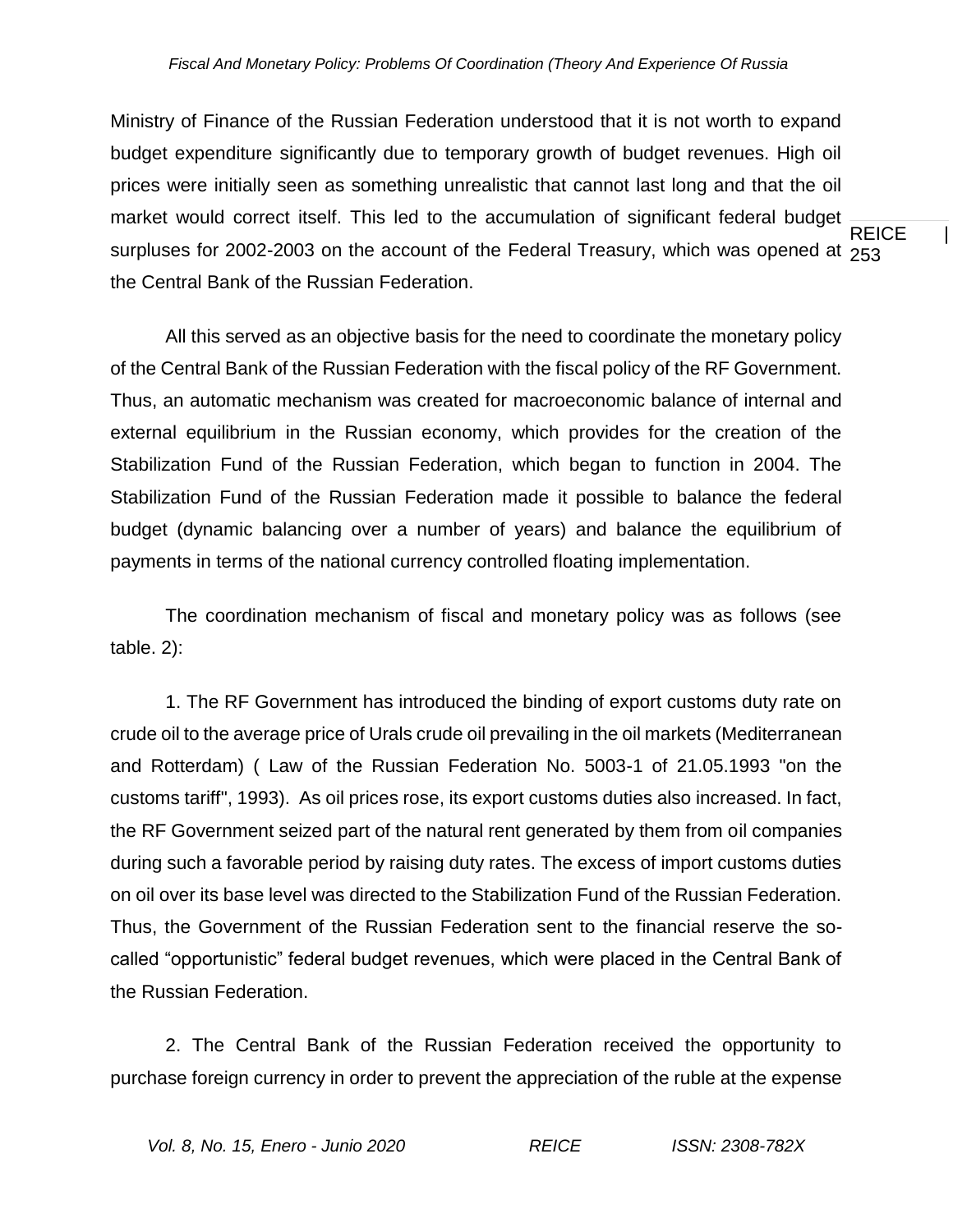of the Stabilization Fund of the Russian Federation. Therefore, the increase of oil prices automatically provided it with non-emission sources of funds to sterilize the money supply.

REICE | 254 Subsequently, the Stabilization Fund of the Russian Federation was transformed by dividing its funds into the Reserve Fund and the National Welfare Fund of the Russian Federation. In a modified form, the RF Reserve Fund actually began to fulfill the function of the RF Stabilization Fund, and the RF National Welfare Fund began to represent the fund for future generation per se, or at least the long-term budget equalization fund.

**Table 2.** The matrix of the RF Government and the RF Central Bank coordination mechanism (2000-ies)\*

| Public sector | High price of oil               |    |                                | Low oil price       |                                 |    |  |               |  |
|---------------|---------------------------------|----|--------------------------------|---------------------|---------------------------------|----|--|---------------|--|
| Financial     |                                 |    | Ministry of Finance increases  | Ministry of Finance |                                 |    |  | spends        |  |
| authority     | financial reserves              |    |                                | financial reserves  |                                 |    |  |               |  |
| sector        | Stabilization fund value growth |    |                                |                     | Spending from the Stabilization |    |  |               |  |
|               |                                 |    |                                | Fund                |                                 |    |  |               |  |
| Monetary      |                                 |    | Central Bank Increases Foreign | Central Bank sells  |                                 |    |  | foreign       |  |
| Authority     | <b>Exchange Reserves</b>        |    |                                | currency            |                                 |    |  |               |  |
| Sector        | Growth                          | of | international                  | Reduction           |                                 | of |  | international |  |
|               | reserves                        |    |                                | reserves            |                                 |    |  |               |  |

\* Author development.

The Russian coordination mechanism between the financial and monetary authorities did not take into account the peculiarities of their receipt of "profits" and "losses" in the framework of this. Of course, the Ministry of Finance cannot make profit or loss; such economic categories are usually used in relation to organizations. In relation to the federal budget, by profits and losses, the authors understand the economic gain or economic loss.

They depreciated the means of the RF Stabilization Fund located in the Central Bank of the Russian Federation. This was due to the fact that they were denominated in national currency, and the RF Central Bank did not accrue interest on them. The refusal to charge interest was due to the fact that the Central Bank of the Russian Federation, in order to achieve balance of payments, had to place the fund assets in foreign currency, which depreciated. This led to a negative revaluation of the currency reserves of the RF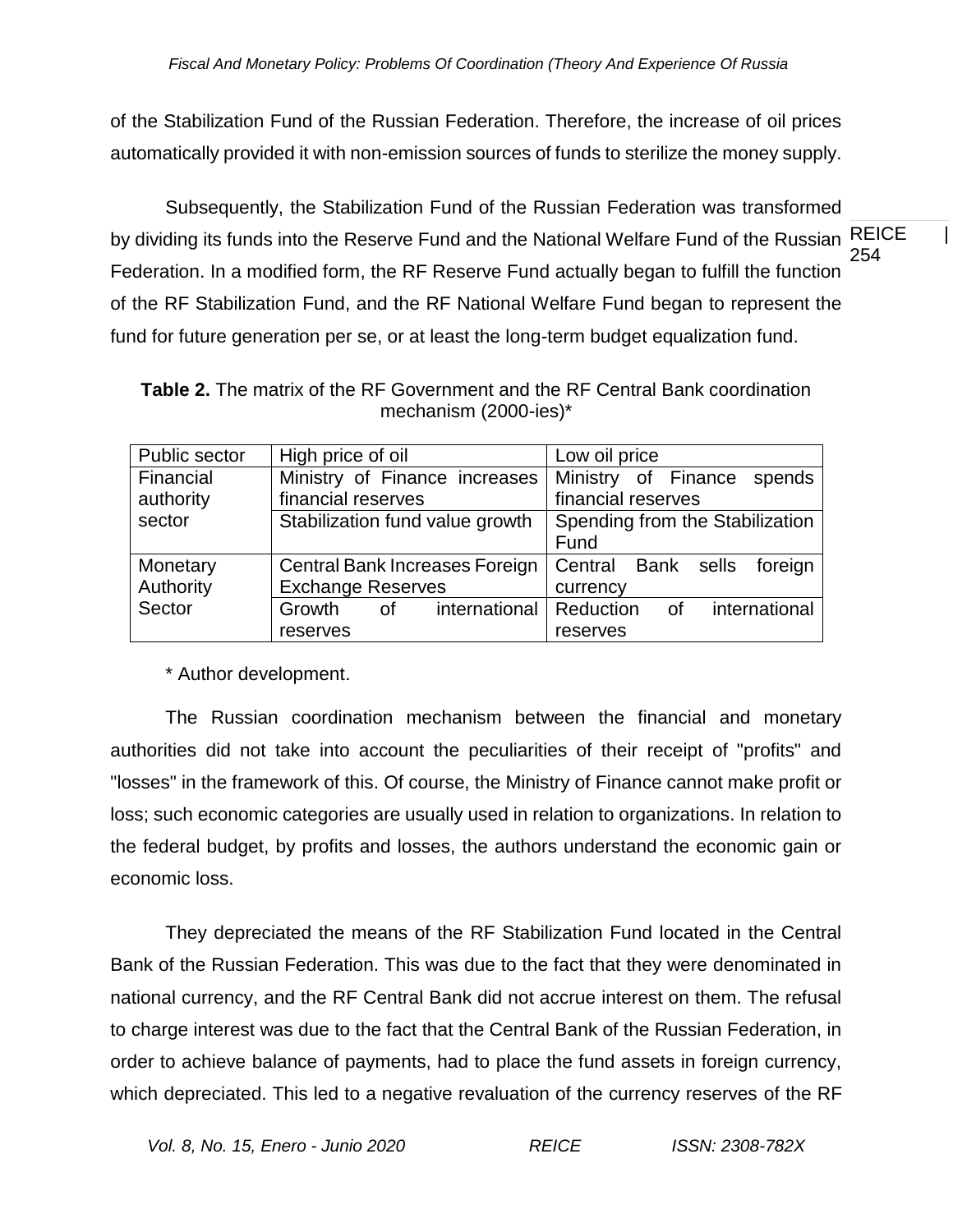REICE | 255 Central Bank and its capital reduction. There was the danger that the capital of the RF Central Bank could become negative. Thus, financial and monetary authorities suffered "losses" from their economic policies. In case of oil price fall, the RF Central Bank should have overestimated its foreign exchange reserves, having obtained a positive financial result and transferred part of it to the federal budget.

Subsequently, it was decided to place the funds of the Stabilization Fund of the Russian Federation in the Central Bank of the Russian Federation in foreign currency. In this case, the Central Bank of the Russian Federation did not incur losses from the revaluation of that part of the international reserves that reflected the placement of assets of the Stabilization Fund of the Russian Federation in national currency, and the Ministry of Finance of the Russian Federation received interest income from the placement of RF Central Bank assets to the RF Stabilization Fund.

## **Conclusions**

To summarize the abovementioned, the following main conclusions can be drawn:

First, the modern economic policy is characterized by dichotomy, which is carried out by two independent authorities - monetary and financial. To increase the effectiveness of economic policy, there must be coherence between these two types of economic authorities, which allows to coordinate monetary and fiscal policies.

The second - in the framework of countercyclical economic policy, a variety of combinations of instruments and the trends of their use by the economic authorities are possible. All this potentially increases the effectiveness of the economic instruments used by the central bank and the government. A significant limitation here is the presence of a "political tint" of economic decisions that may be desirable for society or be criticized. This raises the problem of asymmetry in countercyclical policies.

Third, as part of the economic cycle, the financial condition of the central bank and the state budget are usually changed in antiphase. This imposes a limitation on the decision space of each of the economic authorities. It seems appropriate to create a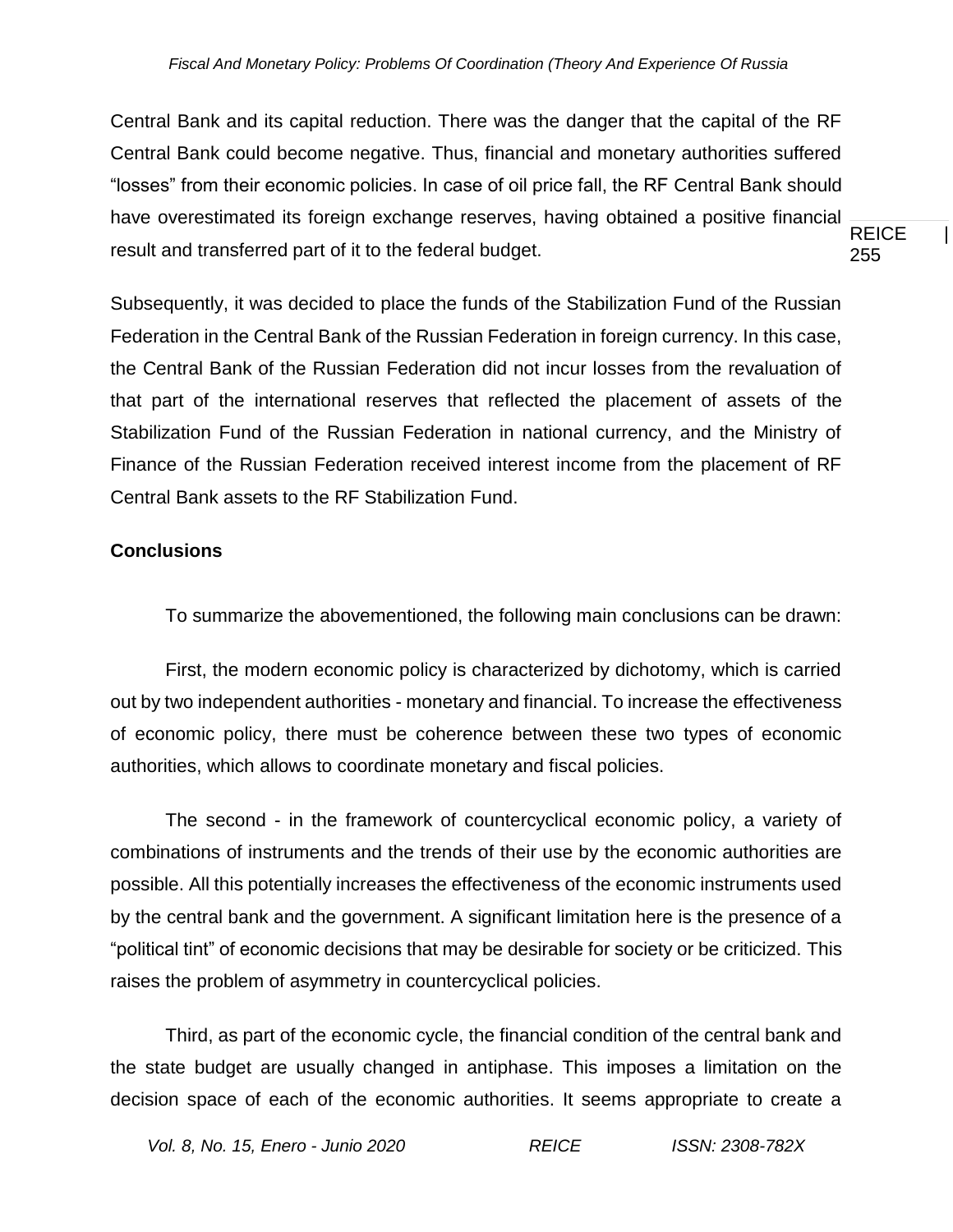financial mechanism (financial mechanisms) for automatic or semi-automatic redistribution of wealth between the central bank and the state budget. The volatility of the financial condition of the consolidated account between the central bank and the state budget is less than the volatility of each of their accounts separately.

REICE | 256

Fourth, in Russia, the coordination of actions between the monetary and financial authorities has been most vividly implemented since 2004, when the RF Stabilization Fund was created. This Fund allowed to solve two important problems simultaneously in two areas - fiscal and monetary. With its help, it was possible to carry out dynamic balancing of the federal budget (over several years) and, at the same time, solve the problem of inflationary process management and the national currency targeting, that is, to increase the stability of the main macroeconomic indicators in the short and long term.

The potential interaction between the monetary and financial authorities is not limited to the ones discussed above. The challenges from the global economy and the global financial system will lead to the creation of new economic instruments and the development of more effective interaction ways between monetary and financial authorities.

#### **Bibliographic references**

Law of the Russian Federation No. 5003-1 of 21.05.1993 "on the customs tariff". (1993). Rossiyskaya gazeta. June 5.

Main directions of the unified state monetary policy for 2020 and the period 2021 and 2022 (approved by the Board of Directors of the Bank of Russia on 25.10.2019). Official website of the Bank of Russia // https://cbr.ru.

Burlachkov, V.K. (2012). Coordination of budget and monetary policy: experience of leading countries and its use in Russia. Bulletin of the Plekhanov Russian University of Economics. No. 10 (52). Pp. 20-26.

Volkov, I.I. (2017). Macroeconomic analysis of the interaction of monetary and budgetary policy of the state. Moscow: REU im. G.V. Plekhanova, 264 p.